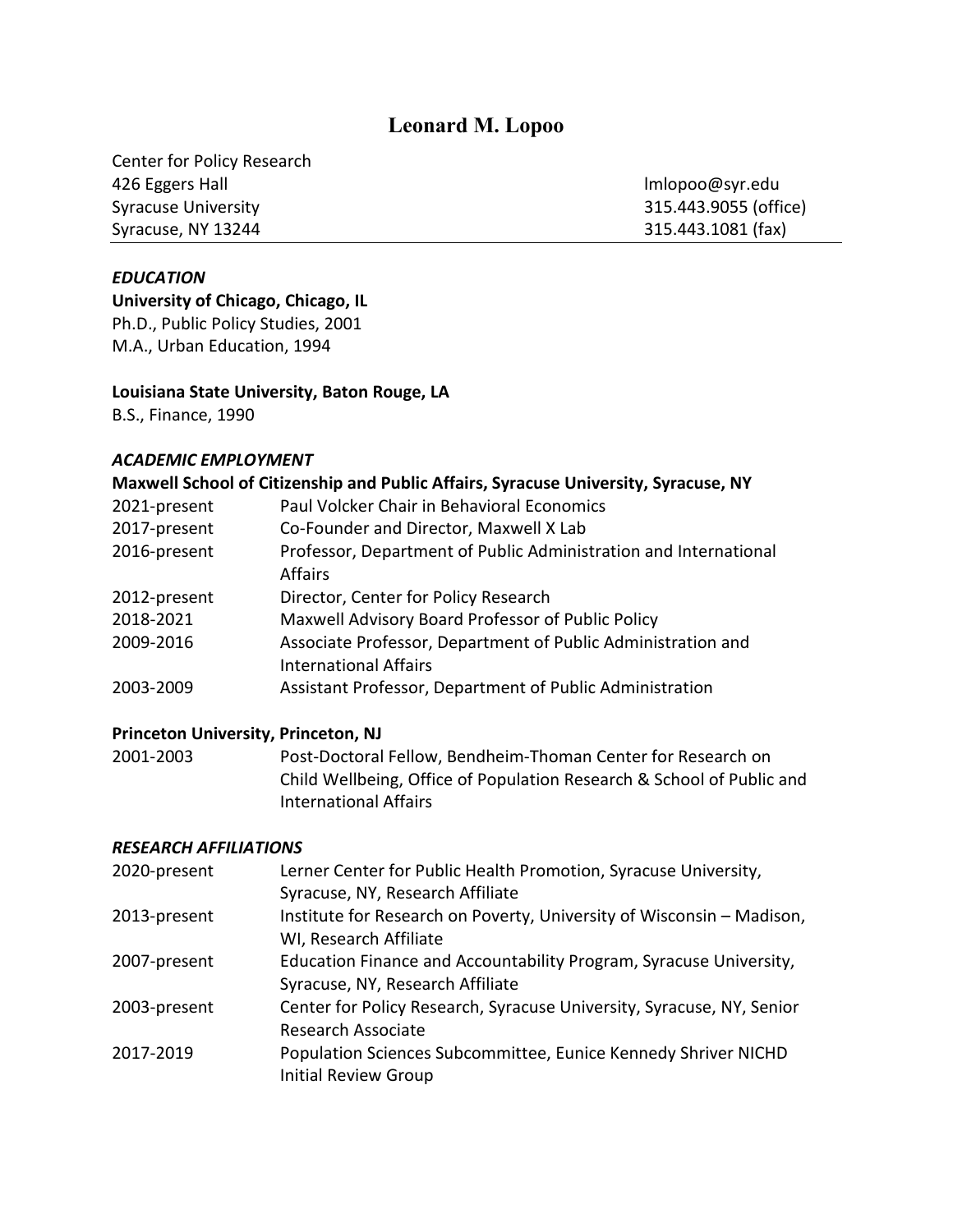## *HONORS & AWARDS*

| Appointed to Consensus Committee on Future Directions for Applying Behavioral                         |
|-------------------------------------------------------------------------------------------------------|
| Economics to Policy, National Academy of Sciences, Engineering, and Medicine,                         |
| Division of Behavioral and Social Sciences and Education                                              |
| 2019-present Elected Fellow, National Academy of Public Administration                                |
| Birkhead-Burkhead Teaching Excellence Award and Professorship, Department                             |
| of Public Administration and International Affairs, The Maxwell School, Syracuse<br>University        |
| Excellence in Graduate Education Faculty Recognition Award, Syracuse University                       |
| Delmer D. Dunn Lecture, School of Public and International Affairs,                                   |
| Department of Public Administration and Policy, University of Georgia, delivered                      |
| March 30, 2012                                                                                        |
| Daniel Patrick Moynihan Award for Outstanding Teaching, Research, and                                 |
| Service, The Maxwell School, Syracuse University                                                      |
| Meredith Professors Teaching Recognition Award, Syracuse University                                   |
| Birkhead-Burkhead Teaching Excellence Award and Professorship, Department                             |
| of Public Administration, The Maxwell School, Syracuse University                                     |
| Robert R. McCormick Tribune Foundation Graduate Fellowship                                            |
| Northwestern University/University of Chicago Joint Center for Poverty Research                       |
| Graduate Fellowship, summer 1999, 1997-1998                                                           |
| Irving B. Harris Graduate School of Public Policy Studies Graduate Fellowship<br>(declined 1997-2000) |
|                                                                                                       |

## *EDITORIAL APPOINTMENTS*

| 2018-2021 | Editorial Board, Journal of Policy Analysis and Management         |
|-----------|--------------------------------------------------------------------|
| 2008-2018 | Social Policy Co-Editor, Journal of Policy Analysis and Management |
| 2007-2008 | Editorial Board, Journal of Policy Analysis and Management         |

# *PUBLICATIONS*

Mackenzie-Liu, Mattie, David J. Schwegman, and Leonard M. Lopoo. Forthcoming. "Do Faith-Based Foster Care Agencies Respond Equally to All Clients?" *Journal of Policy Studies.* Mackenzie-Liu, Mattie, David J. Schwegman, and Leonard M. Lopoo. 2021. "Do Foster Care Agencies Discriminate Against Gay Couples? Evidence from a Correspondence Study." *Journal of Policy Analysis and Management* 40(4):1140-1170.

Michelmore, Katherine and Leonard M. Lopoo. 2021. "The Effect of EITC Exposure in Childhood on Marriage and Early Childbearing." *Demography* 58(6): 2365-2394.

- Michelmore, Katherine and Leonard M. Lopoo. 2021. "Exposure to the Earned Income Tax Credit in Early Childhood and Family Wealth*.*" *RSF: The Russell Sage Foundation Journal of the Social Sciences. Wealth Inequality and Child Development: New Evidence for Policy and Practice.* 7(3): 196-215. https://doi.org/10.7758/RSF.2021.7.3.09.
- Lopoo, Leonard M., Colleen Heflin, and Joseph Boskovski. 2020. "Testing Behavioral Interventions Designed to Improve On-Time SNAP Recertification." *Journal of Behavioral Public Administration* 3(2). https://doi.org/10.30636/jbpa.32.183.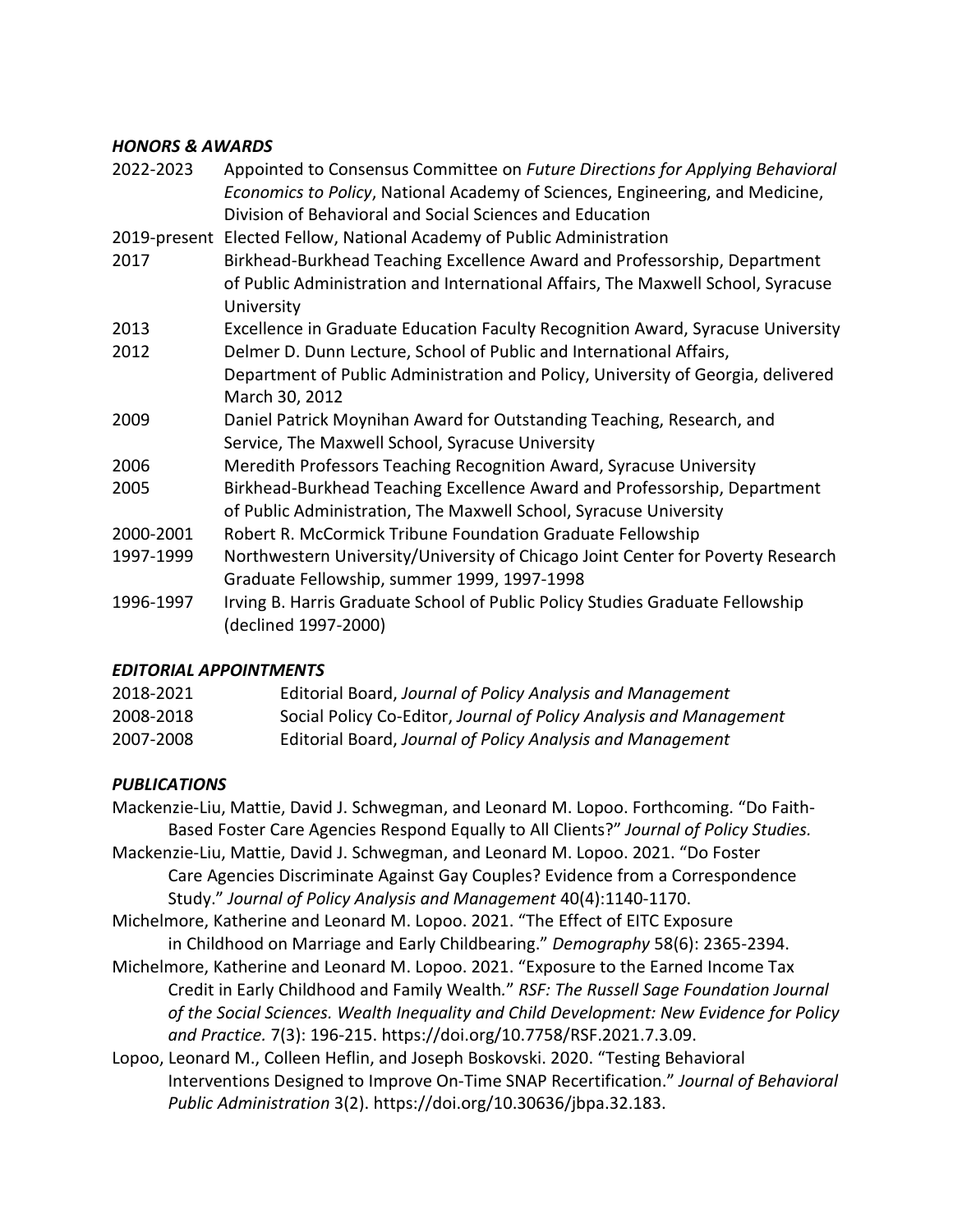- Heflin, Colleen, Leonard M. Lopoo, and Mattie Mackenzie-Liu. 2020. "When States Align Social Welfare Programs: Considering the Child Support Income Exclusion for SNAP." *Social Science Quarterly* 101(6): 2272-2288.
- Lopoo, Leonard M., Emily B. Cardon, and Kerri M. Raissian. 2018. "Health Insurance and Human Capital: Evidence from the Affordable Care Act's Dependent Coverage Mandate." *Journal of Health Politics, Policy, and Law* 43(6): 917-939.
- Groves, Lincoln H. and Leonard M. Lopoo. 2018. "Federal Financial Aid and Family Formation: Examining the Social Security Student Benefit Program." *Journal of Family and Economic Issues* 39(3): 436-444.
- Groves, Lincoln H., Sarah Hamersma, and Leonard M. Lopoo. 2018. "Pregnancy Medicaid Expansions and Fertility: Differentiating Between the Intensive and Extensive Margins." *Population Research and Policy Review* 37(3): 461-484.
- Lopoo, Leonard M. and Kerri M. Raissian. 2018. "Fertility Policy in Developed Countries." Pp 173-193 in the *Oxford Handbook of Women and the Economy*, edited by Susan L. Averett, Laura Argys, and Saul D. Hoffman. Oxford University Press.
- Mayer, Susan E., Leonard M. Lopoo, and Lincoln H. Groves. 2016. "Government Spending and the Distribution of Economic Growth." *Southern Economic Journal* 83(2): 399-415.
- Lopoo, Leonard M. and Andrew S. London. 2016. "Household Crowding during Childhood and Long-Term Education Outcomes." *Demography* 53(3): 699-721.
- Bifulco, Robert, Leonard M. Lopoo, and Sun Jung Oh. 2015. "School Desegregation and Teenage Fertility." *Educational Evaluation and Policy Analysis* 37(4): 591-611.
- Raissian, Kerri M. and Leonard M. Lopoo. 2015. "Mandating Prescription Contraception Coverage: Effects on Contraception Consumption and Preventive Health Services." *Population Research and Policy Review* 34(4): 481-510.
- Lopoo, Leonard M. and Thomas DeLeire. 2014. "Family Structure and the Economic Wellbeing of Children during Youth and Adulthood." *Social Science Research* 43(1): 30- 44*.*
- Lopoo, Leonard M. and Kerri M. Raissian. 2014. "U.S. Social Policy and Family Complexity." *Annals of the American Academy of Political and Social Science* 654(1): 213-230.
- Wolf, Douglas A., Coady Wing, and Leonard M. Lopoo. 2013. "Methodological Problems in Determining the Consequences of Military Service." Pp. 254-274 in *Life-Course Perspectives on Military Service*, edited by Janet M. Wilmoth and Andrew S. London. Routledge, Taylor and Francis.
- Lopoo, Leonard M. and Kerri M. Raissian. 2012. "Natalist Policies in the United States." *Journal of Policy Analysis and Management* 31(4): 905-946.
- DeLeire, Thomas, Leonard M. Lopoo, Kosali I. Simon. 2011. "Medicaid Expansions and Fertility in the United States." *Demography* 48(2): 725-747.
- Lopoo, Leonard M. 2011. "Labor and Delivery Complications among Teenage Mothers." *Biodemography and Social Biology*. 57(2): 200-220.
- Gennetian, Lisa A., Heather D. Hill, Andrew S. London, and Leonard M. Lopoo. 2010. "Mother's Employment and the Health of Low-Income Children." *Journal of Health Economics* 29(3): 353-363.
- Eccleston, Collette P., Joshua M. Smyth, and Leonard M. Lopoo. 2010. "Unraveling the Race Paradox of Achievement and Self-Views." *Social Psychology of Education* 13(1): 1-18.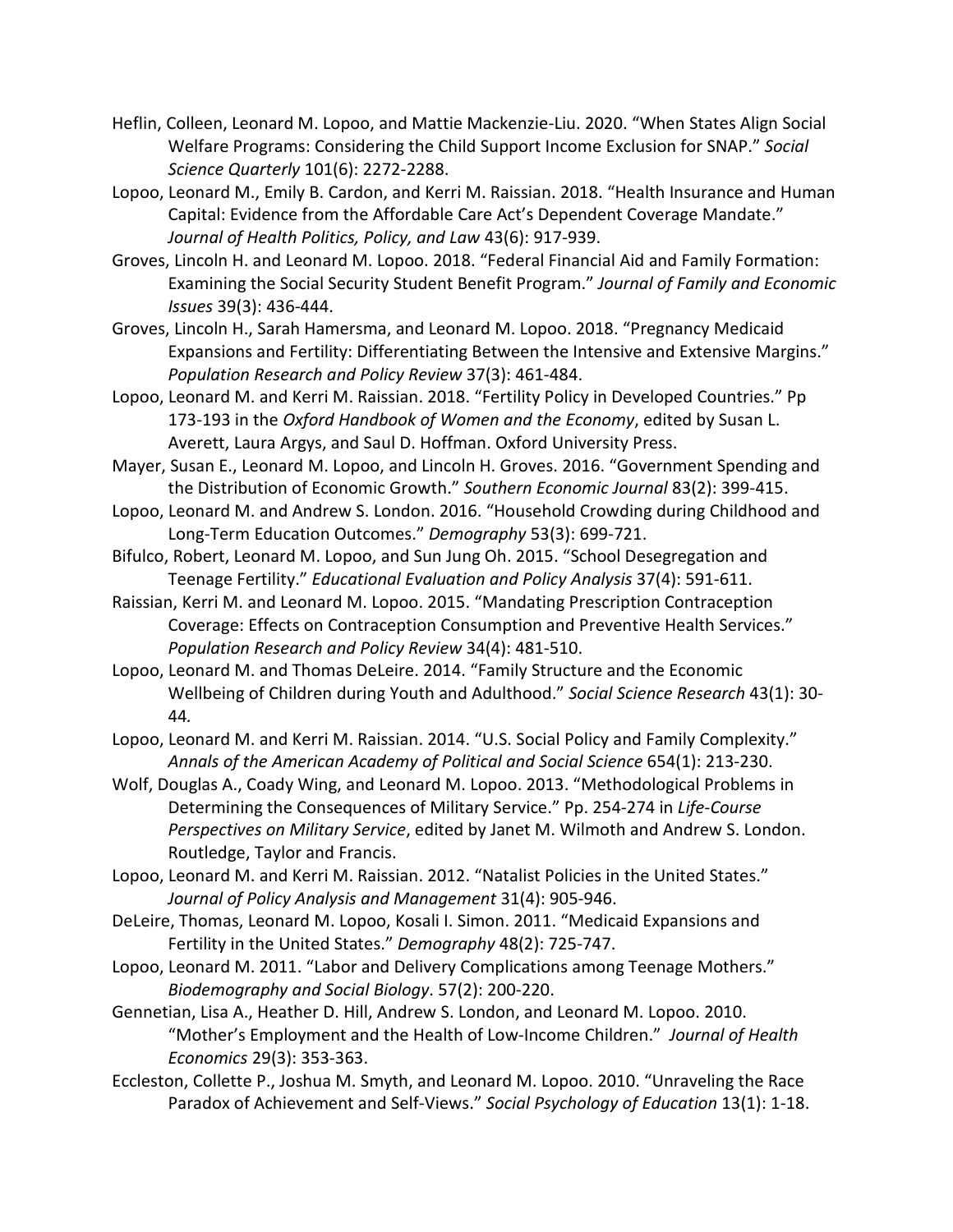- Rutchick, Abraham M., Joshua M. Smyth, Leonard M. Lopoo, and Jerome B. Dusek. 2009. "Great Expectations: The Biasing Effects of Reported Child Behavior Problems on Educational Expectancies and Subsequent Academic Achievement." *Journal of Social and Clinical Psychology* 28(3): 392-413.
- Gennetian, Lisa A., Leonard M. Lopoo, and Andrew S. London. 2008. "Maternal Work Hours and Adolescents' School Outcomes among Low-Income Families in Four Urban Counties." *Demography* 45(1): 31-53.
- Hanewall, Casey and Leonard M. Lopoo. 2008. "Child Support Enforcement and Child Poverty: A Long-Term Perspective Based on Findings from the United States." *International Journal of Public Administration* 31(2): 195-210.
- Lopoo, Leonard M. and Marcia J. Carlson. 2008. "Marriageability among the Partners of Young Mothers." *Social Service Review* 82(2): 253-271.
- Mayer, Susan E. and Leonard M. Lopoo. 2008. "Government Spending and Intergenerational Mobility." *Journal of Public Economics* 92(1-2): 139-158.
- Lopoo, Leonard M. 2007. "Fertility Trends, Maternal Characteristics, and Poverty in the American South." *Journal of Poverty* 11(2): 23-46.
- Lopoo, Leonard M. 2007. "While the Cat's Away, Do the Mice Play? Maternal Employment and the After-School Activities of Adolescents." *Social Science Quarterly* 88(5): 1357- 1373.
- Lopoo, Leonard M. and Thomas DeLeire. 2006. "Did Welfare Reform Influence the Fertility of Young Teens?" *Journal of Policy Analysis and Management* 25(2): 275-298.
- Western, Bruce and Leonard M. Lopoo. 2006. "Chapter 6: Incarceration, Marriage, and Family Life." In *Punishment and Inequality in America* by Bruce Western. New York: Russell Sage.
- Harding, David J., Christopher Jencks, Leonard M. Lopoo, and Susan E. Mayer. 2005. "The Changing Effect of Family Background on the Incomes of American Adults*.*" In *Unequal Chances: Family Background and Economic Success*, edited by Samuel Bowles, Herbert Gintis, and Melissa Osborne Groves. New York: Russell Sage.

Revised version of "The Changing Effect of Family Background on the Incomes of American Adults" reprinted as "Family Background and Income in Adulthood, 1961-1999."

- 1) In *Social Stratification: Class, Race, and Gender in Sociological Perspective*, Third edition, edited by David B. Grusky in collaboration with Manwai C. Ku and Szonja Szelenyi. 2008. Boulder, CO: Westview Press.
- 2) In *The Inequality Reader: Contemporary and Foundational Readings in Class, Race, and Gender*, edited by David B. Grusky and Szonja Szelenyi. 2007. Boulder, CO: Westview Press.

Lopoo, Leonard M. 2005. "Maternal Employment and Latchkey Adolescents." *Social Service Review* 79(4): 602-623.

Lopoo, Leonard M. 2005. "Maternal Employment and Teenage Childbearing: Evidence from the PSID." *Journal of Policy Analysis and Management* 24(1): 23-46.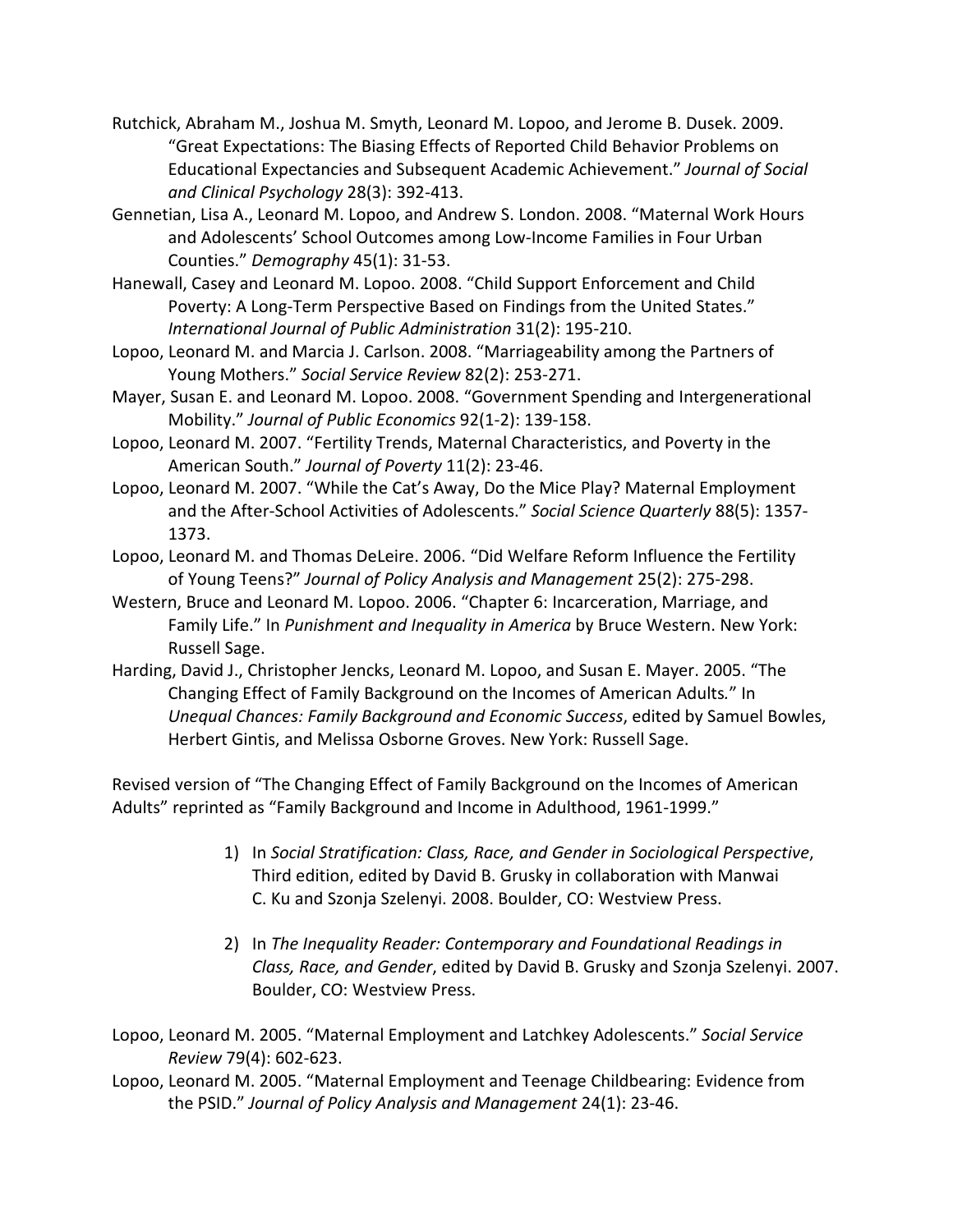- Lopoo, Leonard M. and Bruce Western. 2005. "Incarceration and the Formation and Stability of Marital Unions." *Journal of Marriage and Family* 67(3): 721-734.
- Mayer, Susan E. and Leonard M. Lopoo. 2005. "Has the Intergenerational Transmission of Economic Status Changed?" *Journal of Human Resources* 40(1): 169-185.
- Lopoo, Leonard M. 2004. "The Effect of Maternal Employment on Teenage Childbearing." *Journal of Population Economics* 17(4): 681-702.
- Mayer, Susan E. and Leonard M. Lopoo. 2004. "What Do Trends in the Intergenerational Economic Mobility of Sons and Daughters in the United States Mean?" In *Generational Income Mobility in North America and Europe*, edited by Miles Corak. Cambridge: Cambridge University Press.
- Western, Bruce, Leonard M. Lopoo, and Sara McLanahan. 2004. "Incarceration and the Bonds among Parents in Fragile Families*.*" In *Imprisoning America: The Social Effects of Mass Incarceration*, edited by Mary Patillo, David Weiman, and Bruce Western. New York: Russell Sage.

## *OTHER PUBLICATIONS*

- Lopoo, Leonard M. and Kerri Raissian. July 26, 2018. "Washington is Biased Against Babies." *Wall Street Journal*. Opinion Section. p. A15.
- Lopoo, Leonard M. and Kerri M. Raissian. September 17, 2017. "Why America Needs a Population Czar." *Boston Globe Magazine*.
- DeLeire, Thomas and Leonard M. Lopoo. 2010. "Family Structure and the Economic Mobility of Children." Economic Mobility Project, Pew Charitable Trusts.
- DeLeire, Thomas and Leonard M. Lopoo. 2008. "Welfare Reform's Influence on Childbearing by 15- to 17-year-olds." *La Follette Policy Report* 19(2).
- Lopoo, Leonard M. 2006. "Fertility Trends, Maternal Characteristics, and Poverty in the American South." *Insights on Southern Poverty* 4(1): 8-10.
- Lopoo, Leonard M. 1999. "Family Process and Child Development in Low Income Families." *Poverty Research News*. 3(1): 15-19.

## *GRANTS*

U.S. Department of Justice, Bureau of Justice Assistance. Sub-contractor. "The New York Opioid Court Treatment Enhancement Project." January 2020-December 2023. \$508,284.

JP Morgan Chase Advancing Cities Initiative – Syracuse, NY. Principal evaluator. April 2019-June 2022. \$3,000,000.

Research Foundation for Mental Hygiene. Principal investigator. "Improving Survey Response Rates for Clients." Maxwell X Lab. September 2018 – September 2019. \$7,500.

ProLiteracy. Principal investigator. "Designing and Evaluating Student Retention Intervention." Maxwell X Lab. March 2018 – March 2019. \$20,000.

Robert C. Wilson, Jr. Foundation. Principal investigator. "Co-Creating Well-Being Project, Phase I Evaluation." Maxwell X Lab. September 2018 – March 2019. \$20,000.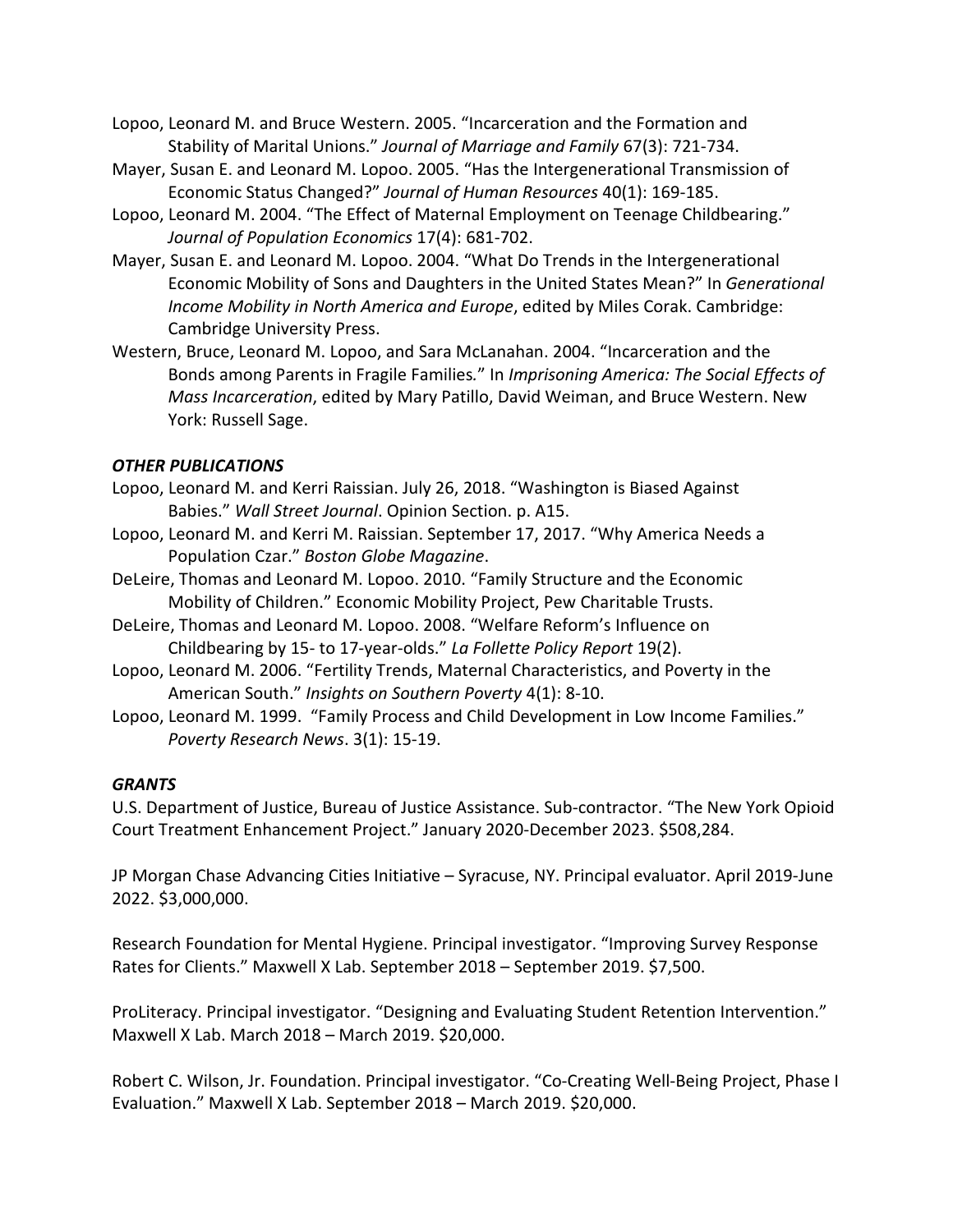United States Department of Agriculture, Economic Research Service. Co-principal investigator. "Creating Evidenced-Based Strategies to Address Administrative Churn in SNAP." August 2018 – July 2020. \$120,000.

Allyn Family Foundation. Principal Investigator. Maxwell X Lab.

- "Improving Parent Support Program Follow-Through." June 2018 September 2019. \$8,500
- "City of Syracuse, Department of Finance Delinquent Tax Collection." May October 2018. \$5,000.
- "Designing and Evaluating Talking is Teaching Campaign." January August 2018. \$10,000.
- "CASH Coalition VITA Marketing." December 2017 February 2018. \$1,000

Institute for Research on Poverty, University of Wisconsin - Madison. Co-principal investigator. "Does Child Support Increase Self-Sufficiency? Results from Virginia." March 2018 – February 2019. \$24,847.

Eunice Kennedy Shriver National Institute of Child Health and Human Development. Principal investigator. 1 R03HD060783 "The Health Consequences of Teenage Childbearing." May 2009 – April 2011. \$130,343.

Pew Charitable Trusts, Economic Mobility Project. Principal investigator. "Family Structure and Economic Mobility." March 2009 – September 2010. \$72,000.

Appleby-Mosher Fund, Syracuse University. Principal investigator. "Teenage Childbearing and High School Completion." June 2008 – June 2009. \$1,310.

National Institute on Aging. Co-investigator. 1 R01 AG028480 "Military Service and Health Outcomes in Later Life." July 2007 – June 2010. \$589,607.

Smith Richardson Foundation. Co-principal investigator. "Government Spending and Equality of Opportunity." July 2004 – June 2005. \$83,375.

University of Kentucky Center for Poverty Research. Principal investigator. "Explaining Fertility Rates in the American South from 1981-1999: A State-Level Analysis." July 2004 – September 2005. \$20,000.

## *PRESENTATIONS*

"Testing Behavioral Interventions Designed to Improve On-Time SNAP Recertification." Association for Public Policy Analysis and Management Fall Conference, (virtual), November 2020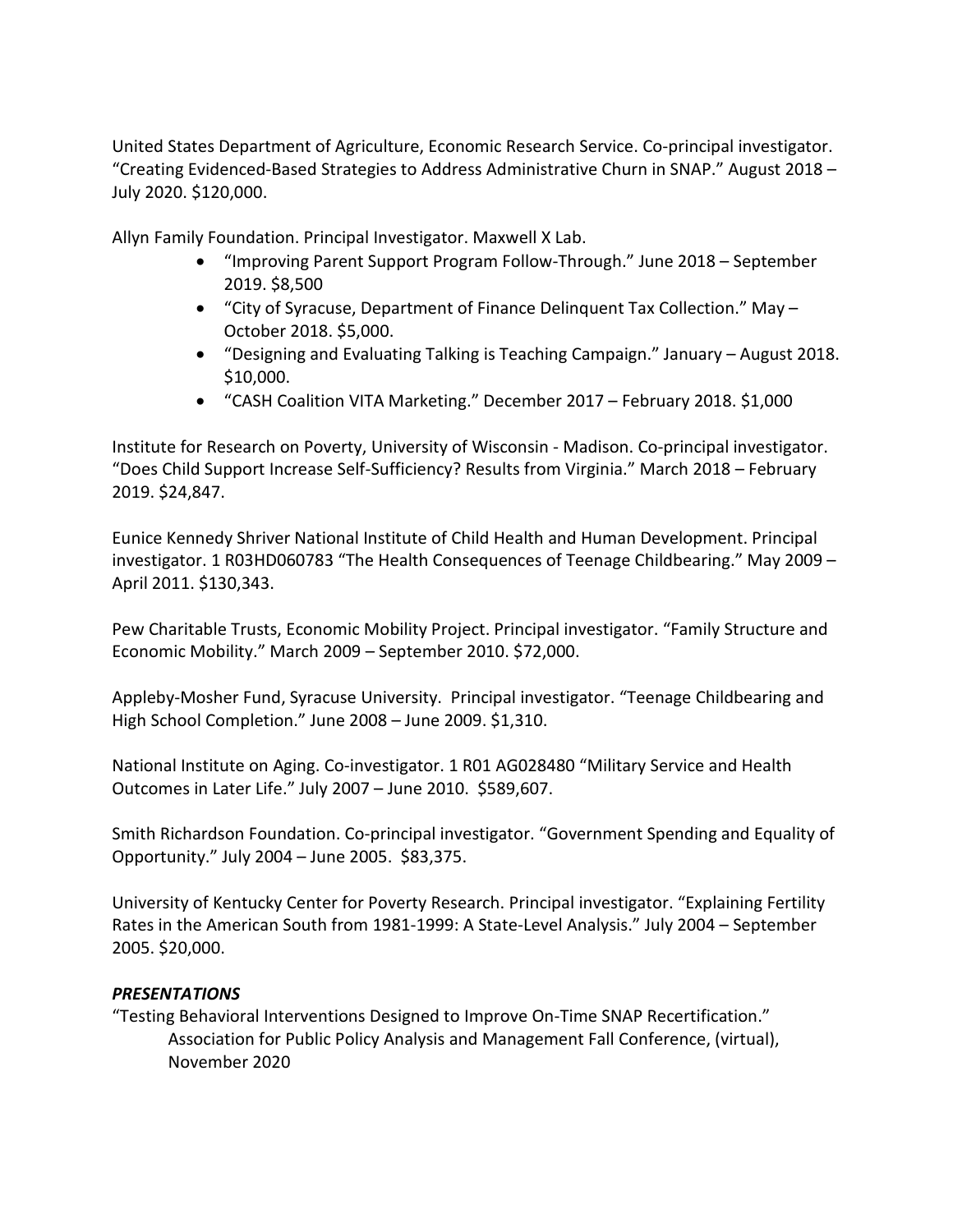"Does the Earned Income Tax Credit Affect Inter- and Intra-Family Wealth and Wealth Inequality?"

Russell Sage Foundation, New York, NY, February 2020.

- "Community Research Labs: Innovative Opportunities for Teaching and Learning" NASPAA Fall Conference, Los Angeles, CA, October 2019.
- "The Effect of EITC Exposure in Childhood on Marriage and Early Childbearing." Department of Economics, University of Notre Dame, September 2019
- "Creating Evidence Based Strategies to Address Administrative Churn in SNAP."

Critical Issues in Food Policy in the Current Environment Conferences, Center for Policy Research, Syracuse University, September 2019.

"Behavioral Science and Its Public Administration Applications."

NASPAA Fall Conference, Atlanta, GA, October 2018.

"Behavioral Interventions in the Public Sector."

Maxwell Advisory Board. Syracuse University. October 2017.

"Household Crowding during Childhood and Long Term Education Outcomes."

The Russell Sage Foundation Conference on Severe Deprivation in America, New York, NY, October 2014

"U.S. Social Policy and Family Complexity."

Family Complexity, Poverty, and Public Policy Conference, Institute for Research on Poverty, University of Wisconsin-Madison, July 2013

"Mandating Prescription Contraceptive Coverage: The Effects on Contraceptive Consumption, Preventive Health Services, and Fertility."

Cornell Population Center/Center for Aging and Policy Studies Encore Conference, Syracuse University, October 2013

CPR Seminar Series, Center for Policy Research, Syracuse University, September 2012

"The Effects of School Desegregation on Teenage Fertility."

Department of Policy Analysis and Management/Cornell Population Center, Cornell University, March 2013

"Family Structure and the Economic Wellbeing of Children."

Institute for Research on Poverty Summer Workshop, University of Wisconsin-Madison, June 2012

"Labor and Delivery Complications among Teenage Mothers."

Association for Public Policy Analysis and Management Fall Conference, Boston, MA, November 2010

University of Chicago, Demography Workshop, February 2010

"Teenage Childbearing and High School Graduation: Estimates from a Matched Sample."

Syracuse University, Education Policy Working Group, March 2009

"Poverty, Inequality, and Mobility in the United States."

Exploring Viable Opportunities for Low-Wealth Communities: A Regional Summit, Louisiana State University, May 2008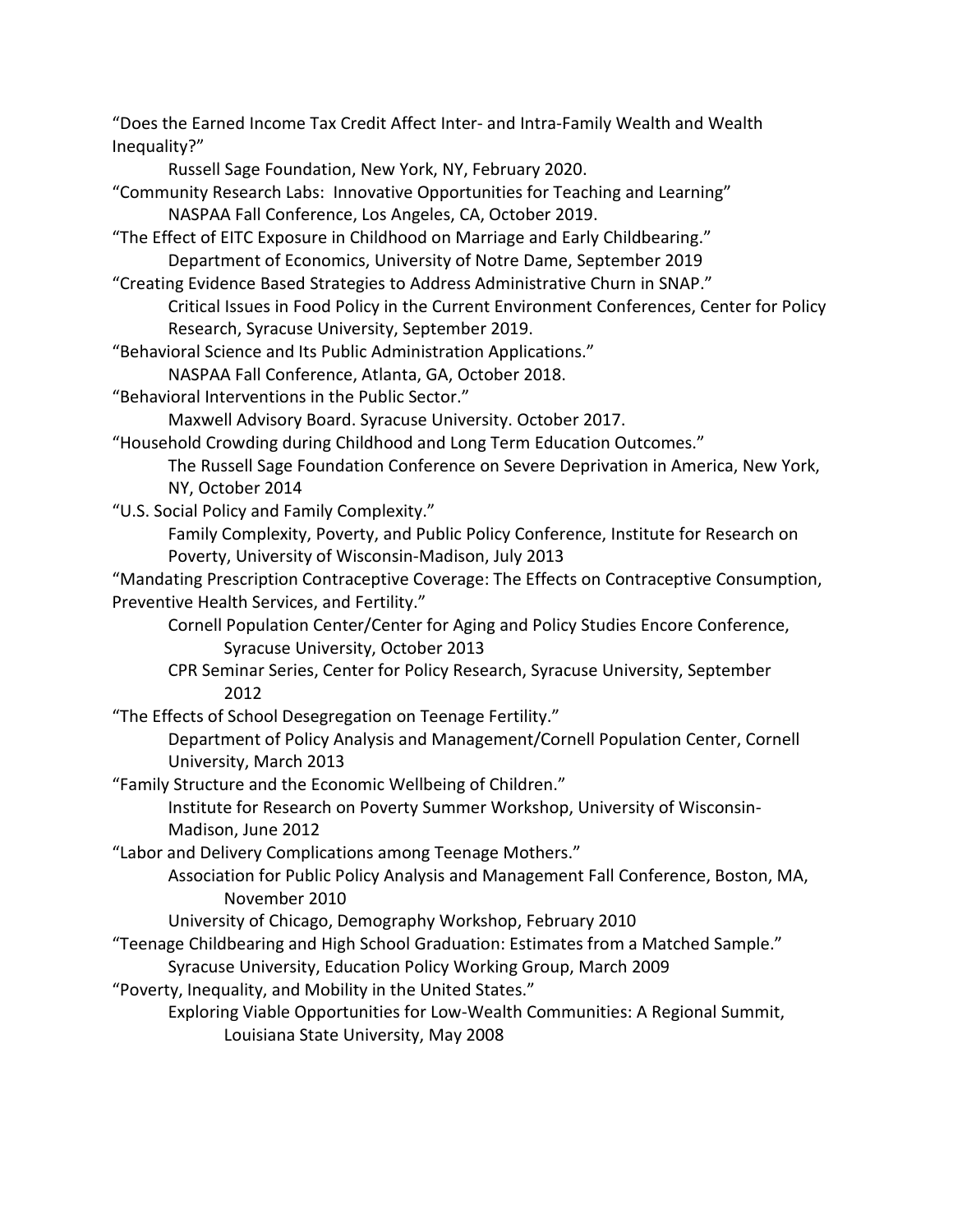"Medicaid Expansions and Fertility in the United States."

RAND Corporation, Santa Monica, CA, May 2009

Association for Public Policy Analysis and Management Fall Conference, Madison,

WI, November 2006

Indiana University, School of Public and Environmental Affairs, October 2006 "Maternal Work Hours and Adolescents' School Outcomes among Low-Income Families in Four Urban Counties."

Syracuse University, Department of Public Administration, September 2007 Population Association of America Annual Meetings, New York, NY, March 2007 Association for Public Policy Analysis and Management Fall Conference,

Madison, WI, November 2006

MDRC, New York, NY, July 2006

"Did Welfare Reform Influence the Fertility of Young Teens?"

Administration for Children and Families' Ninth Annual National Welfare Research and Evaluation Conference, Washington DC, June 2006

Syracuse University, Department of Psychology, March 2006

Association for Public Policy Analysis and Management Fall Conference, Washington, DC, November 2005

Cornell University, Department of Policy Analysis and Management, May 2005 "An Inquiry into Fertility in the American South during the 1990s."

Population Association of America Annual Meetings, Philadelphia, PA, April 2005 University of Kentucky, UK Center for Poverty Research, April 2005

"Government Spending and Intergenerational Mobility."

Population Association of America Annual Meetings, Philadelphia, PA, April 2005 Princeton University, Russell Sage Inequality Meeting, May 2004

"Maternal Employment and Latchkey Adolescents."

Association for Public Policy Analysis and Management Fall Conference, Atlanta GA, October 2004

Population Association of America Annual Meetings, Boston, MA, April 2004 "Absence Makes the Heart Grow Fonder or Out of Sight, Out of Mind? Incarceration and the Stability of Marital Unions."

Association for Public Policy Analysis and Management Fall Conference, Washington, DC, November 2003

"Incarceration and the Bonds among Parents in Fragile Families."

Russell Sage Foundation, New York, NY, December 2002

Princeton University, Fragile Families Workshop, September 2002

"Maternal Employment and Teenage Childbearing: Evidence from the PSID."

# Association for Public Policy Analysis and Management Fall Conference, Dallas, TX, November 2002

Columbia University, School of Social Work, September 2002

"Explaining the Trend in Teen Birth Rates from 1985-1996: Demographic and Economic Determinants."

Population Association of America Annual Meetings, Atlanta, GA, May 2002